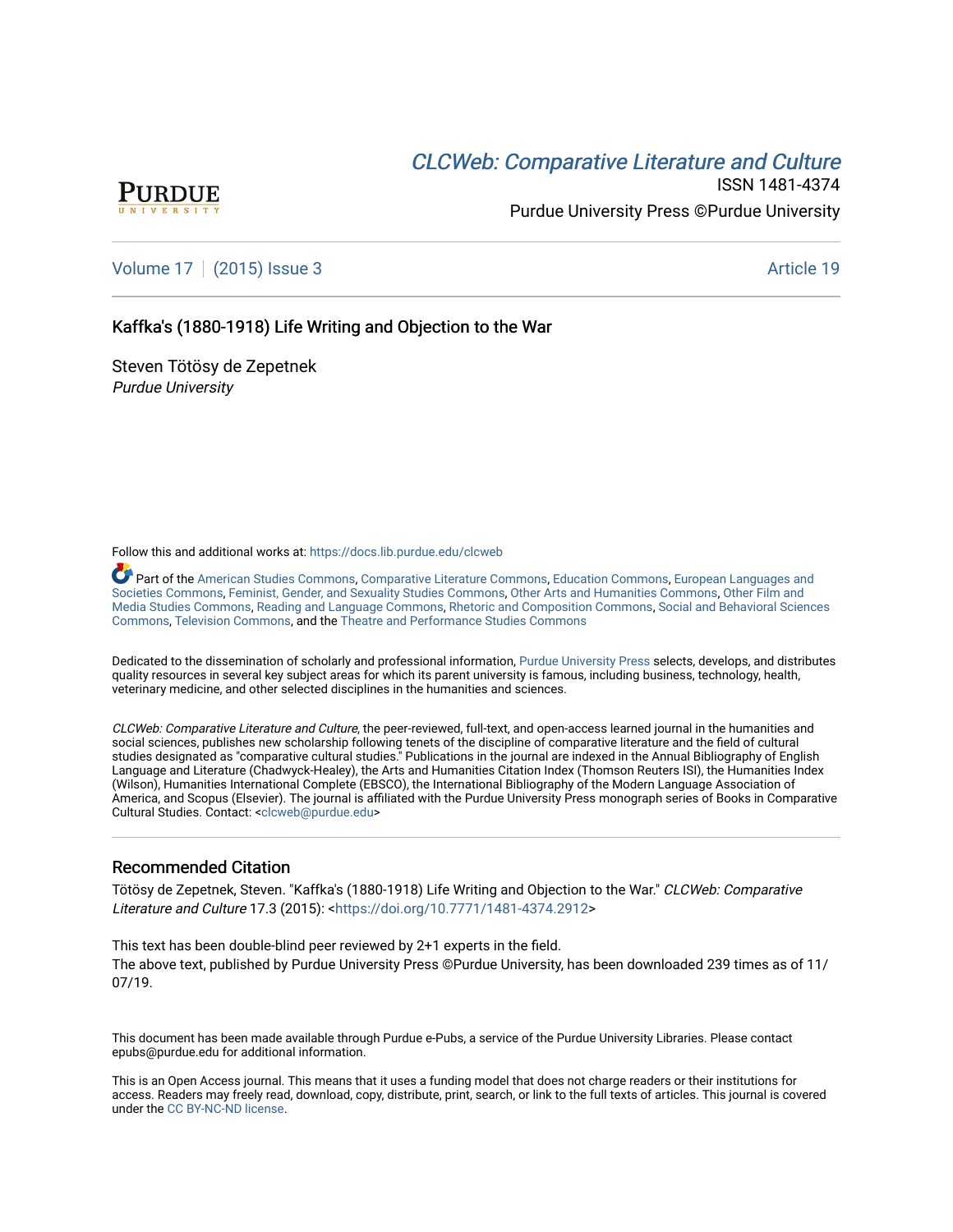UNIVERSITY PRESS <[http://www.thepress.purdue.edu>](http://www.thepress.purdue.edu/)

**PURDUE** 

## *CLCWeb: Comparative Literature and Culture*



ISSN 1481-4374 [<http://docs.lib.purdue.edu/clcweb>](http://docs.lib.purdue.edu/clcweb) Purdue University Press **©**Purdue University

*CLCWeb: Comparative Literature and Culture*, the peer-reviewed, full-text, and open-access learned journal in the humanities and social sciences, publishes new scholarship following tenets of the discipline of comparative literature and the field of cultural studies designated as "comparative cultural studies." In addition to the publication of articles, the journal publishes review articles of scholarly books and publishes research material in its *Library Series.* Publications in the journal are indexed in the Annual Bibliography of English Language and Literature (Chadwyck-Healey), the Arts and Humanities Citation Index (Thomson Reuters ISI), the Humanities Index (Wilson), Humanities International Complete (EBSCO), the International Bibliography of the Modern Language Association of America, and Scopus (Elsevier). The journal is affiliated with the Purdue University Press monog-raph series of Books in Comparative Cultural Studies. Contact: [<clcweb@purdue.edu>](mailto:clcweb@purdue.edu)

> **Volume 17 Issue 3 (September 2015) Article 19 Steven Tötösy de Zepetnek, "Kaffka's (1880-1918) Life Writing and Objection to the War"** <http://docs.lib.purdue.edu/clcweb/vol17/iss3/19>

Contents of *CLCWeb: Comparative Literature and Culture* **17.3 (2015)** Thematic Issue *Life Writing and the Trauma of War***. Ed. Louise O. Vasvári and I-Chun Wang** [<http://docs.lib.purdue.edu/clcweb/vol17/iss3/>](http://docs.lib.purdue.edu/clcweb/vol17/iss3/)

**Abstract**: In his article "Kaffka's (1880-1918) Life Writing and Objection to the War" Steven Tötösy de Zepetnek discusses the Hungarian author's poems, diary entries, and fictional texts. While Kaffka's importance as one of the most influential writers in modern Hungarian literature is recognized, her oeuvre as proto-feminist writing has only been studied only since the 1990s. Further, Kaffka's anti-war writing has not been explored except in a few isolated instances. Tötösy de Zepetnek elaborates Kaffka's objection to the war as seen in her poetry published in 1914 and in her diaries and correspondence and argues that Kaffka's objection to the war as early as in August 1914 is significant because in most instances the war was embraced by Hungary's educated strata including its leftist circles. Thus Kaffka's modernist writing including her proto-feminist, anti-war, and in a few instances erotic writing is an exception in modern Hungarian literature.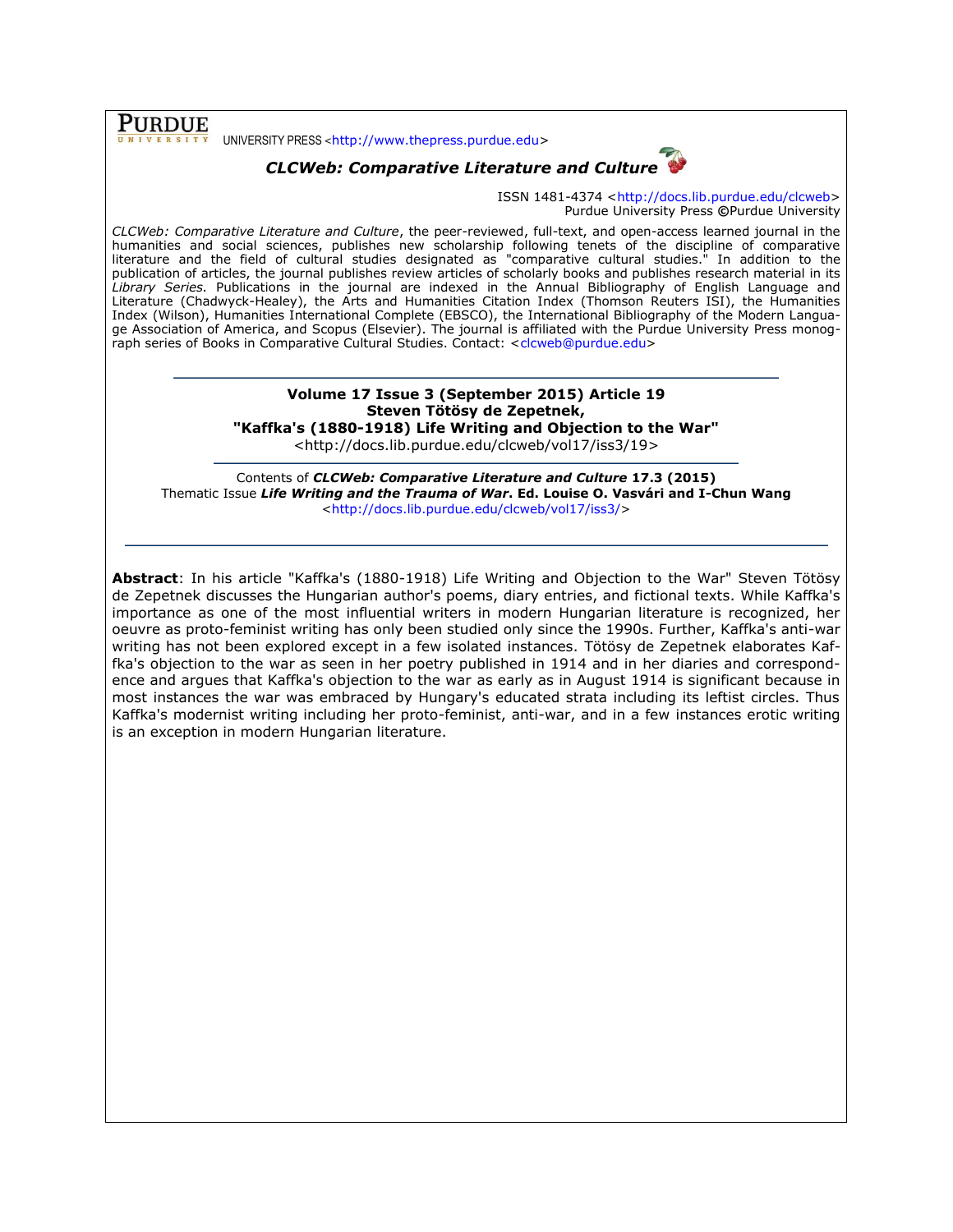## **Steven TÖTÖSY de ZEPETNEK**

## **Kaffka's (1880-1918) Life Writing and Objection to the War**

The study at hand is intended to draw attention to the work of a woman author who is little known outside of Hungary and thus did not gain relevance in "world literature" in English (see, e.g., Damrosch; Tötösy de Zepetnek and Mukherjee). Although Margit Kaffka [de Tarczafalva] (1880-1918) is recognized in Hungarian literary history as a prominent modernist writer, the significance of her protofeminist writing has only been rarely recognized until after 1989 (end of communism in Hungary) (see, e.g., Bodnár; Boode; Braunauer; Czigány; Földes; Fülöp; Hendry and Uglow; Nemeskürty; Reményi; Szabolcsi; note that from Kaffka's oeuvre English translations exist only of her novels *Színek és évek* [*Colours and Years*] and *Hangyaboly* [*The Ant Heap: A Novel*]). In addition to the importance of her oeuvre in modernist writing, she was also — along with Renée Erdős (1879-1956) — a forerunner of erotic writing which in Hungarian literature was rare in her time, especially by women writers (see, e.g., Nyilasy; Szapor; Tötösy de Zepetnek, "Eroticism," "Hungarian"; Vashegyi MacDonald; Zoltvány). It has been only in the past few decades that scholars have started to analyze Kaffka's work in the context of feminist writing with regard to her narration of women's subordinated situation in Hungary's patriarchal society and its practices (see, e.g., Acsády; Bárczi and Petres Csizmadia; Borgos; Borgos and Szilágyi; Higonnet; Pécsi; Pető and Szapor; Riez; Schwartz; Séllei; Tötösy de Zepetnek, "Kaffka Margit," Margit Kaffka," Women's Literature"; Zsadányi). This remains the case and Kaffka's significance as the first feminist writer in modern Hungarian literature continues to be resisted along with feminist theory and criticism altogether (see, e.g., Horváth; Kádár).

Based on a selection of material in Kaffka's diary, personal letters, and poetry, in this study I focus on how she experienced and perceived the impact of the war on her personal life and on society at large. In Kaffka's oeuvre, particularly in her diary *Lírai jegyzetek egy évről* (1915, Lyrical Notes about One Year), in her novel *Két nyár* (1916, Two Summers), and in the short story *A révnél* (1918, At the Ferry), in her poems "Záporos folytonos levél" ("Continuous Stormy Letter") and "Imádkozni próbáltam" ("I Attempted to Prey") — both published in 1914 — and in her personal letters there are numerous references to the war including her emotional situation about the separation from her husband because of his war service (in particular "1914 Augusztus" ["August 2014"]).

In a book review article of 2013 about several newer editions of Kaffka's diary and correspondence, Lajos Sipos writes that Kaffka's concerns were mostly "the war, illness, new start, the everyday problems of subsistence, and the worry about each other's lives [i.e., herself and her husband]" ("A front, a betegség, az újabb indulás, a mindennapos nincstelenség, az egymásért való aggodalom életük legszemélyesebb és állandóan jelen lévő részévé teszik a háborút")

([<http://www.kortarsonline.hu/2013/03/arch-magantortenet/15862>](http://www.kortarsonline.hu/2013/03/arch-magantortenet/15862)) and in her 2011 *Lélek a háborúban. Szerepek és változataik: Kaffka Margit, Balázs Béla és Bauer Ervin a Nagy Háborúban* (The Soul in War: Roles and Versions of Margit Kaffka, Béla Balázs, and Ervin Bauer in the Great War), Eszter Edina Molnár writes that "Margit Kaffka had to battle altogether with her being afraid for her husband at the front, her commitment as a mother, and to provide for their financial existence" ("Kaffka Margitnak egyszerre kellett megküzdenie a frontszolgálatot teljesítő férj féltésével, helytállnia anyaként, valamint biztosítania megélhetésüket" [6]). Molnár argues that Kaffka described life in 1914- 1918 not only with regard to herself, but of women in general including those belonging to several social strata, rural and urban. In another book review article about the 2006 volume *A te színed előtt. Kaffka Margit szerelmei* (Facing You: The Loves of Margit Kaffka), a collection of texts by Kaffka and studies about Kaffka's life and work, Andrea Ekler writes that Kaffka's letters

express the history of an internalized battle, in truth showing the reader as a spiritual and intellectual point of meeting the fate of the at times lost in lilac fog and somewhat blue-stockinglike (although even then sympathetic, with elegant style, educated) heroines of English novels of adolescent girls. At the same time already as a young<br>writer her writing is of self-irony who describes herself beyond the usual rebellion and experiments as a mo and partner with great sacrifices who arrives — in addition to daily work and employment — to be a creator, to creation ... It is in the second part of the collection where we read in the letters mostly evoking her personal expe-<br>riences about her opposition to war and her pacifism ... The war is for her incomprehensible terror in one is a loser, an obstacle, a cause of lack, and the murder of physical, intellectual, and ethical values. The war separates her from everyone and everything, whom and what she loves, her partner, her child, her friends, from<br>her books, from inspiring and relaxing travel, and acceptable physical existence. She sees this with luminous i lect and deep empathy and suggests in her letters not only aspects of her personal life, but the tragedy that affects the world. (58-60; unless indicated otherwise, all translations are mine)

Kaffka's early opposition to the war is significant because the outbreak of World War I was embraced in all participating countries and few politicians or intellectuals voiced opposition and this was the case also in Hungary not only in the leading strata of society, but also in the general population (see, e.g., Purseigle; Verhey; with regard to Hungary specifically see Gerő [<http://elsovilaghaboru.com/centenariumiemlekbizottsag/hu/sajto/204-gero-andras-nemzeti](http://elsovilaghaboru.com/centenariumiemlekbizottsag/hu/sajto/204-gero-andras-nemzeti-delirium)[delirium>](http://elsovilaghaboru.com/centenariumiemlekbizottsag/hu/sajto/204-gero-andras-nemzeti-delirium); Sked

[<http://www.histoire-politique.fr/documents/22/dossier/pdf/HP22\\_Dossier\\_Alan\\_Sked\\_def.pdf>](http://www.histoire-politique.fr/documents/22/dossier/pdf/HP22_Dossier_Alan_Sked_def.pdf)). In 1914 Hungary, there were few in the upper and/or intellectual strata of Hungarian society who opposed the war although many who initially embraced the war, for example, Endre Ady (1877-1919) and writer Lajos Kassák's (1887-1967), by 1915 revised their opinion. Further, there were translator Ilona Duczyńska (1897-1978) from the Hungarian branch of an aristocratic Polish family and spouse of sociologist Karl Polanyi (1886-1964), poet Géza Gyóni (1884-1917), novelist Mihály Babits (1883-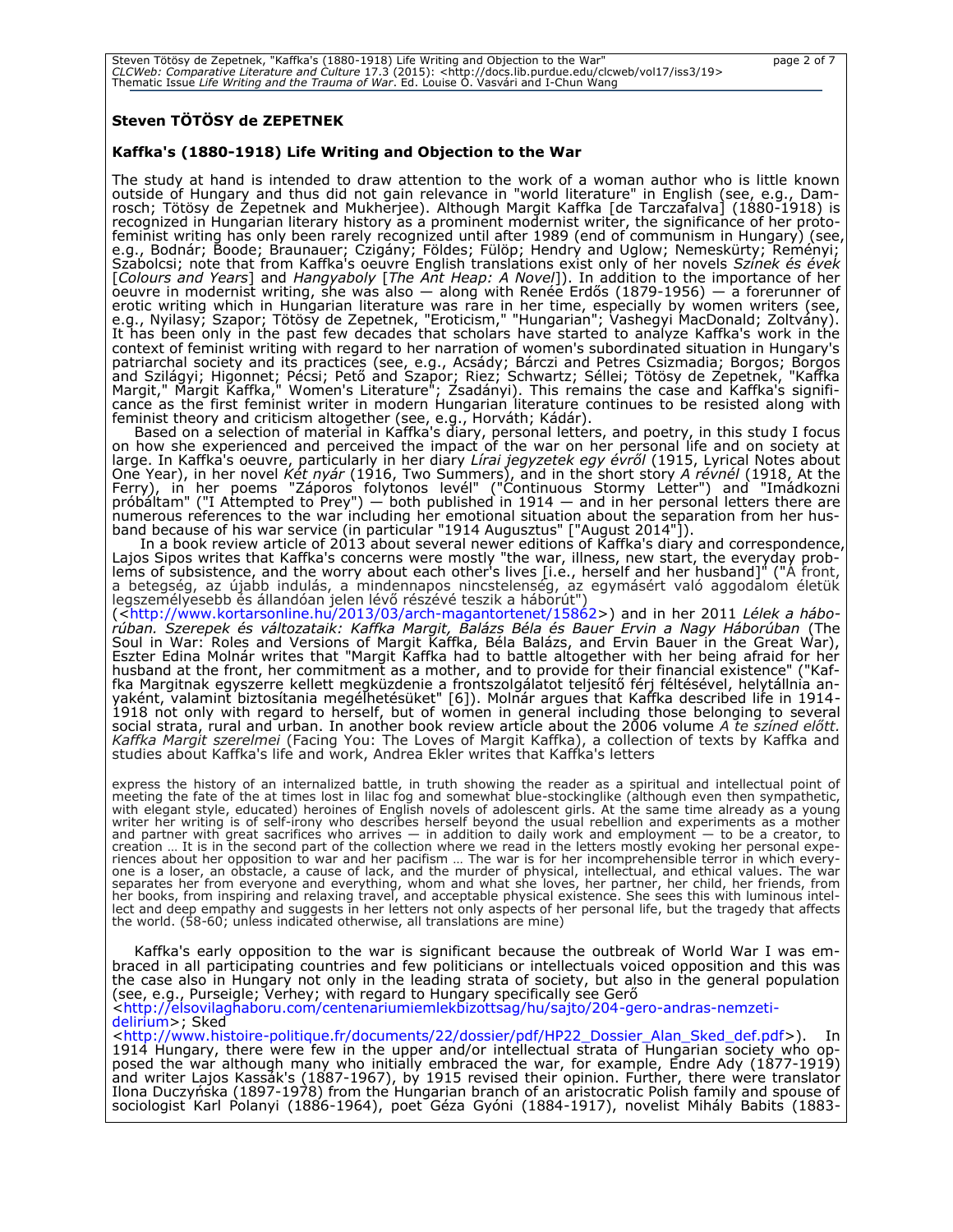| Steven Tötösy de Zepetnek, "Kaffka's (1880-1918) Life Writing and Objection to the War"                                         | page 3 of 7 |
|---------------------------------------------------------------------------------------------------------------------------------|-------------|
| CLCWeb: Comparative Literature and Culture 17.3 (2015): <http: 19="" clcweb="" docs.lib.purdue.edu="" iss3="" vol17=""></http:> |             |
| Thematic Issue <i>Life Writing and the Trauma of War</i> . Ed. Louise O. Vasvári and I-Chun Wang                                |             |

1941), and baron Lajos Hatvany de Hatvan (1880-1961), the founder of the influential modernist periodical *Nyugat* (West) published 1908-1941 where Kaffka was welcome to publish her work. Kaffka and her son László died during the influenza epidemic in December 1918 (László was Kaffka's son by her first husband Brúnó Frőhlich [1879-1939] whom she married in 1905, a forest engineer and ministerial councilor (who later changed his surname to Nagyszalánczy).

Kaffka came from a family of minor nobility whose members on both her father's and mother's side served as is usual in such families as government and county administrators, lawyers, and army officers and as such endorsed the war enthusiastically. Kaffka rejected her family's value system, as well as that of the social class her family belonged to (for the genealogy of the family, see Tötösy de Zepetnek, *Records*; note that Kaffka did not use the family's *praedicatum* of nobility "de Tarczafalva"; see also Rolla). Thus Kaffka's pacifist and ideological position put her in conflict with her family and we find this expressed, for example, in one of her diary entries from 1917: "my relatives do not belong to 'culture.' They prefer Marlitt as their principal reading and only seldom, with difficulty, and slowly do they write letters, for example. Instead they think of Ady among themselves as crazy and do not understand Schöpflin" ("csakhogy az én rokonaim nem 'kultúrkör.' Marlitt a főolvasmányuk és ritkán, tehát nehezen és lassan művelik a levélírást is például. Viszont Adyt magukban bolondnak tartják, Schöpflint nem ösmerik ki") (*A lélek stációi* 164). At the same time, Kaffka nurtured contact with some members of her family, such as her cousin Hedvig Szabó de Nemestóth (1878-1971), although their correspondence ceased in 1903 (see Kaffka, *A lélek stációi*). In her novels, Kaffka often used autobiographical references and went even as far as using surnames of family members. For example, in *Színek és évek* (*Colours and Years*) the protagonist of the novel, Magda Pórtelky, was in real life Ilona Jurenák whose complicated marriage to the ministerial councillor and sabre fencer László Porteleky de Portelek (1870-1953) is fictionalized and whom Jurenák divorced in 1905. Interestingly ironic is Kaffka's use of a family member's surname because the meaning of Pórtelky is "owner of peasant's land" while Porteleky means "owner of dusty land"). What this suggests is that Kaffka was not afraid to expose matters private and just like her anti-war stance went against her family and class, an exceptional way of behavior by a woman of her time (see below with regard to Kaffka's *Színek és évek*).

Another particular aspect of Kaffka's intellectual, ideological, and political position was that she opposed the negative perception of the Hungarian Jewry who by 1917 were accused of profiteering (and that continued after the war and culminated in the 1944 Holocaust of Hungarian Jews [see, e.g., Braham]). On the personal level that she married Ervin Bauer (1890-1942) who was of Jewish background — secularized as most of the Hungarian urban Jewry — would not have met with enthusiams in her family, let alone the fact that Bauer was ten years her junior. With regard to Kaffka's education in particular, it is important to note that she is the only Hungarian woman writer of the nineteenth century whose educational history is known not only with regard to where she went to school and what she studied — she attended a Catholic boarding school and obtained a degree to be a teacher — but she also fictionalized her experienced in several of her text, for example in the Bildungsroman *Hangyaboly* (*The Ant Heap: A Novel*) (see Kádár, *Engedelmes Lázadók* [Obedient Rebels] 99-100).

Kaffka's first published text against the war appeared in December 1914 in *Nyugat* with the title "Imádkozni próbáltam" ("I Attempted to Pray"):

See, now everyone in uniform garb and uniform steps marches on your infinite roads of wasteland and explodes murderous clouds obediently against your other youngs' youths? The sons of other lands' lives. Do you like this,<br>Lord? ... I am a woman, Lord, and never even killed one of your caterpillars! Because thus prowl caterpillars your heaven's luminous butterflies to impregnate the earth where their sons will find food at Spring although they will not enjoy it! How intelligent is every female animal's doing on earth? — And although your men judge me a speaker of nonsense, I, womanly human, admire your eternal wisdom in my involuntary doings. But do you, God of Men, find wisdom in what your men are doing? — Oh, more ancient Womangod, hundred breasted, earthly Gaia, why did your reign end?

Lám, most mindegyiked egyforma gúnyában, egyforma lépéssel jár végtelen és puszta utaidon, és egyforma szóra engedelmesen robbant gyilkos felleget más ifjú fiaid élete felé. Tetszik-é ez neked, Uram? … Asszony vagyok, Uram,<br>és soha még egy hernyódat sem öltem! Mert ímhogy sürög a hernyó s egeid pillangó bogara, hogy petét rakhass oda, hol élelmet találnak fiai tavaszkor, bár önmaga nem látja örömét annak! Mily értelmes minden asszonyi állat tevése a földön? — S bár férfiaid értelmetlen beszédűnek ítélnek, én, asszonyi ember, a te örök értelmedet csudá-<br>Iom akaratlan cselekedeteimben. De találsz-e értelmet, férfiak Istene, abban, mit férfiaid cselekszenek? — Ó asszonyisten, százemlőjű, gyökérzett lábú Gaea, miért is múlott el a te országod? (305-06).

Kaffka expresses her pain at women's fate during war including her own situation and thus opposes the war when everyone else greets it with enthusiasm, including her colleagues at *Nyugat* such as cinematographer Béla Balázs (brother of Kaffka's second husband Ervin Bauer, Gyula Halász, István Kertész, Géza Lengyel, József Jenő Tersánszky, Géza Csáth who were otherwise left-leaning intellectuals and writers (see Molnár 40). Interestingly, at the end of the text we also find—although not the usual essentialist expression of "Hungarianness" (*magyarság*) — yet a nod toward Hungary's age-old perception about its disadvantaged history because of foreign occupations and wars: "You [God] will send a Messiah (you sent a message in writing) — when the peoples of your earth curve swords to scythes and everyone can find their peace under fig trees — If you consider this land, your land, Supreme Seigneur — do not forget that my people, the Magyar, can help you in this" ("Messiást akkor küldesz (üzented írva) — ha földed népei kaszává görbítik a kardokat, és ki-ki békében pihen az ő fügefája alatt. — Ha gondolod netalán még ezt az országot, a te országodat, Legfőbb Hűbérúr — ne felejtsd el, hogy abban még kezedre járhat az én fajtám, a magyar!" [305]). What this passage sug-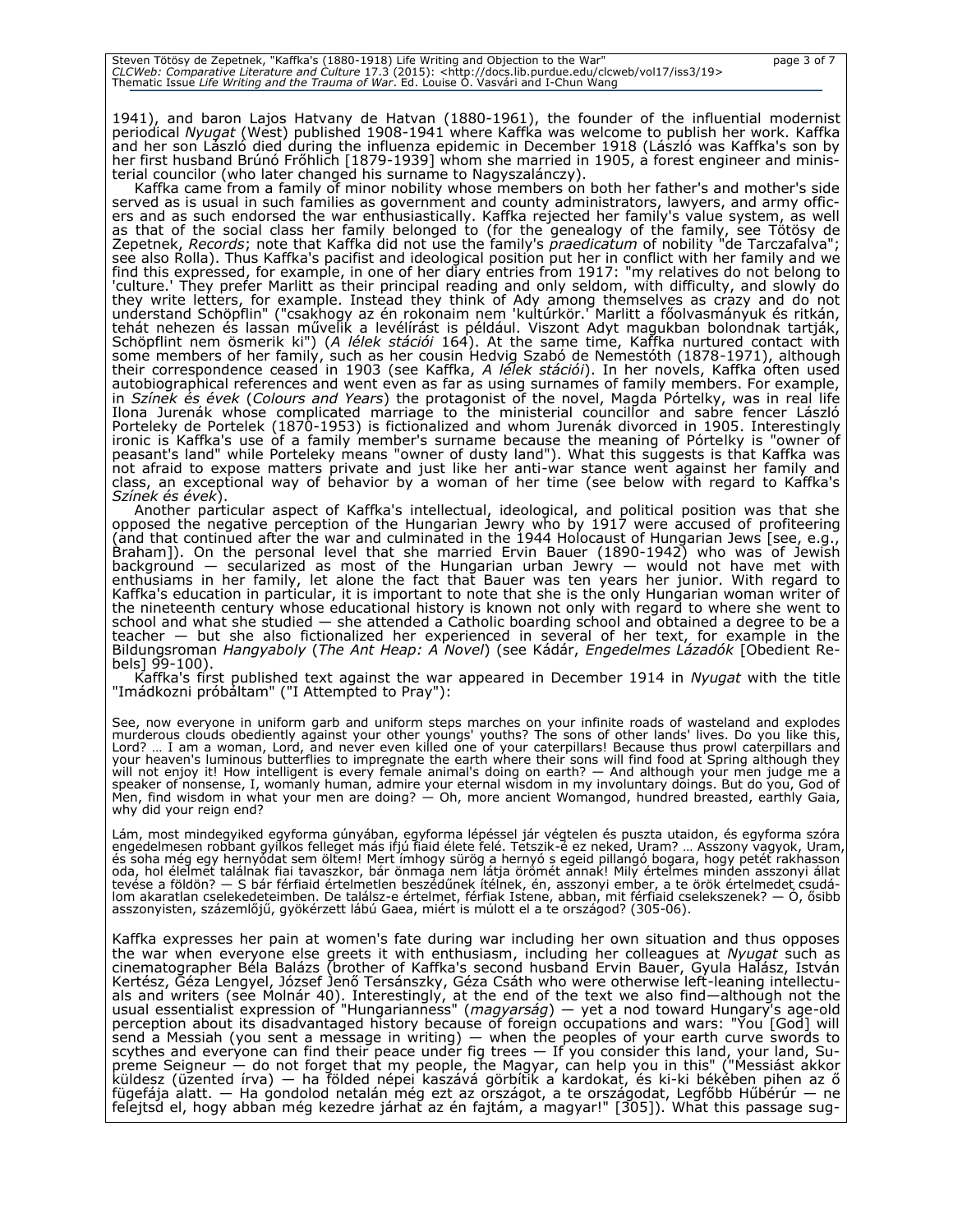| Steven Tötösy de Zepetnek, "Kaffka's (1880-1918) Life Writing and Objection to the War"                                         | page 4 of 7 |
|---------------------------------------------------------------------------------------------------------------------------------|-------------|
| CLCWeb: Comparative Literature and Culture 17.3 (2015): <http: 19="" clcweb="" docs.lib.purdue.edu="" iss3="" vol17=""></http:> |             |
| Thematic Issue Life Writing and the Trauma of War. Ed. Louise O. Vasvári and I-Chun Wang                                        |             |

gests is that while Kaffka rejected nationalism and the war and thus "Hungarianness" and its exclusionary ideology and politics (which cannot but result in conflict), her ideology was that an inclusionary and non-essentialist ideology and politics should be the case instead together with the awareness of and knowledge about the country's history (on this see Tötösy de Zepetnek and Vasvári, "Introduction").

Published also in 1914, in her poem "Záporos folytonos levél" ("Continuous Stormy Letter") Kaffka expresses her objection to the war, including its reasons of nationalism framed in poetic images some explicit and some implicit:

How many your are! ... / A million little soldiers wade / Now in a bloody fog, on frozen swamp, in smog and soot on wounded roads, — (In the wild valleys of the mountains the cold wind already blows,) / Their rhythm of two-step is<br>dazed, their garb is uniform gray! The life of cornucopia! One or the other of barbaric superiority, / In t being as a *crowd* they cannot ask where to? / They only walk without knowing and what pushes them forward, madness, / To leave home, hearth, and work and worry to walk on the roads of destroyed villages in bloody fog, on<br>frozen swamps / And when they are called to kill with a horrible crash. — / Because a neighbor from another and another tongue does the same with them, / They want to come over to call the land "theirs," / (When land belongs forever to those who work it and whose lives depend on it).

Mily sokan vagytok!... / Millió kis katona gázol / Most vérködben, fagyott mocsáron, füstpernyés, fölsebzett úton, – (A végek vad völgyein át már fújdogál a hideg szél,) / Oly kábán egy–ritmusú léptük, oly egyszínő gúnyájuk! Élet<br>töméntelene! Durva fölösség porszeme egy-egy, / A szédült *sokaságban* nem kérdhetik hova, merre? / Csak<br>menn / Járjanak dúlt faluk útján, vérködben, fagyott mocsáron / S ha kiáltanak nekik, öljenek szörnyű robajjal. — Mert másmezű, másszavú szomszéd ugyanezt műveli vélük, / Túl akar jönni, hogy nevezze "enyém"-nek a földet, / (Bár azé örökre a föld, ki túrja s rátapad élete). (119)

Kaffka's objection to the war is also evident in her diaries written between August 1914 and November 1918 and, for example, there is the following entry about an experience on the first day of the war on 1 August 1914 when Kaffka was with her second husband on their honeymoon in Perugia (Italy): "We argue with the telegraph clerk who gabbled, explained, and attempted to be authoritative and we understand only that he would not send the telegraph. Suddenly we realized why when he used a word repeatedly and that others in the queu also echoed, 'la guerra'… What? What are they saying? We call the waiter in our hotel Belle Arti who speaks German: can this be true? Can this be possible? … Slowly anxiety gripped us" ("Küszködtünk a telegráftiszttel, hadarva beszélt, bizonykodott, magyarázott—azt értettük csak, hogy nem veszi fel a sürgönyt. Végre megütött egy szava; többször mondta, a közönségből is hümmögték: 'la guerra'… Mi ez? Mit mondanak? Hívtuk a Belle Arti némettudó pincérét. Hát igaz? Hát lehetséges? ... lassankint tette torkunkra kezét az aggodalom" [Kaffka, *Lírai jegyzetek egy évről* 49]. And in 1916 Kaffka wrote in a letter to her mother Margit Uray de Ura (1860-1934) that "My Ervin [her husband Bauer] is beginning to look better. Only if they would not send him to the front in the summer, may god damn this long war!" ("Ervinem is kezd jobban kinézni. Csak nehogy most harctérre küldjék a nyáron, verje meg az isten ezt a hosszú háborút!" [*A lélek stációi* 175]) and based on her relationship with her family whose members endorsed the war, what she wrote suggests that she did not spare her mother's feelings with her condemnation of the war. The same condemnation appears in a letter written in 1918 to her friend baron Lajos Hatvany de Hatvan about her financial situation that "Just like myself you are no cause of this [i.e., her detrimental financial situation]: the cause is the war we both hate" ("Maga éppúgy nem tehet a viszonyokról, mint én; s a mindkettőnktől gyűlölt háború az oka" [*A lélek stációi* 222]).

Interestingly, with regard to Kaffka's eroticism mentioned above, in "Záporos folytonos levél" in subsequent sections she explores the situation of women who when their husbands are called to war are left behind to fend for themselves and their children under strained financial circumstances and loneliness. For example, with regard to herself and her husband she writes: "I am your mate! Your harmony! Your first good and happy love! / Who when touching each other's heart 'one matter' — we said / Who embraced each other in awe: 'shameless love!' / Hear my love! This hurricane *does not happen* to us" (Társad én! Harmóniád! Első jó és boldog szerelmed! / Kik tapintva egymás szívét: 'Egy matéria!' — szóltunk, / Kik ámulva öleltük egymást: 'Szégyentelen ölelés!' / Halld életem! E mai orkán *nem történik* mivélünk" (120; emphases in the original). The phrase "shameless love" refers to the exceptional circumstance of her husband being ten years her junior which at the time for a woman to marry a younger man would have been considered at least inappropriate and for many "shameless" because what was considered standard and expected was for a woman to be about 5-10 years younger than her husband. Relevant is that Kaffka's expresses her personal circumstance together with the social and political environment she objects to. This is relevant because Kaffka was not only the first writer in Hungary who objected to the war, but because it suggests her exceptional stand against the mores of her time and the two aspects together places her in a unique situation in modern Hungarian literature.

Kaffka's world view and actions are underlined in her fiction, too, and a good example is her novel *Színek és évek* about Magda Pórtelky in the gentry environment of then Hungary where a woman's only choice was marriage and resignation to patriarchal values. Although the story of Magda is not Kaffka's, it is "autobiographical" in the sense that it is about a distant relative of hers, Ilona Jurenák, who married in 1899 László Porteleky de Portelek I mention previously: the Porteleky-s and Jurenák-s were families who lived near the Kaffka-s and all belonged to the minor gentry and country intelligentsia (see Tötösy de Zepetnek, *Records*). Magda's disillusionment with her life begins with the realization that the initial "game of the sexes," the dance of conquest and submission (i.e., social and sexual), is disproportionate to the aftermath, the reality of the woman's submission in marriage (78-79). After a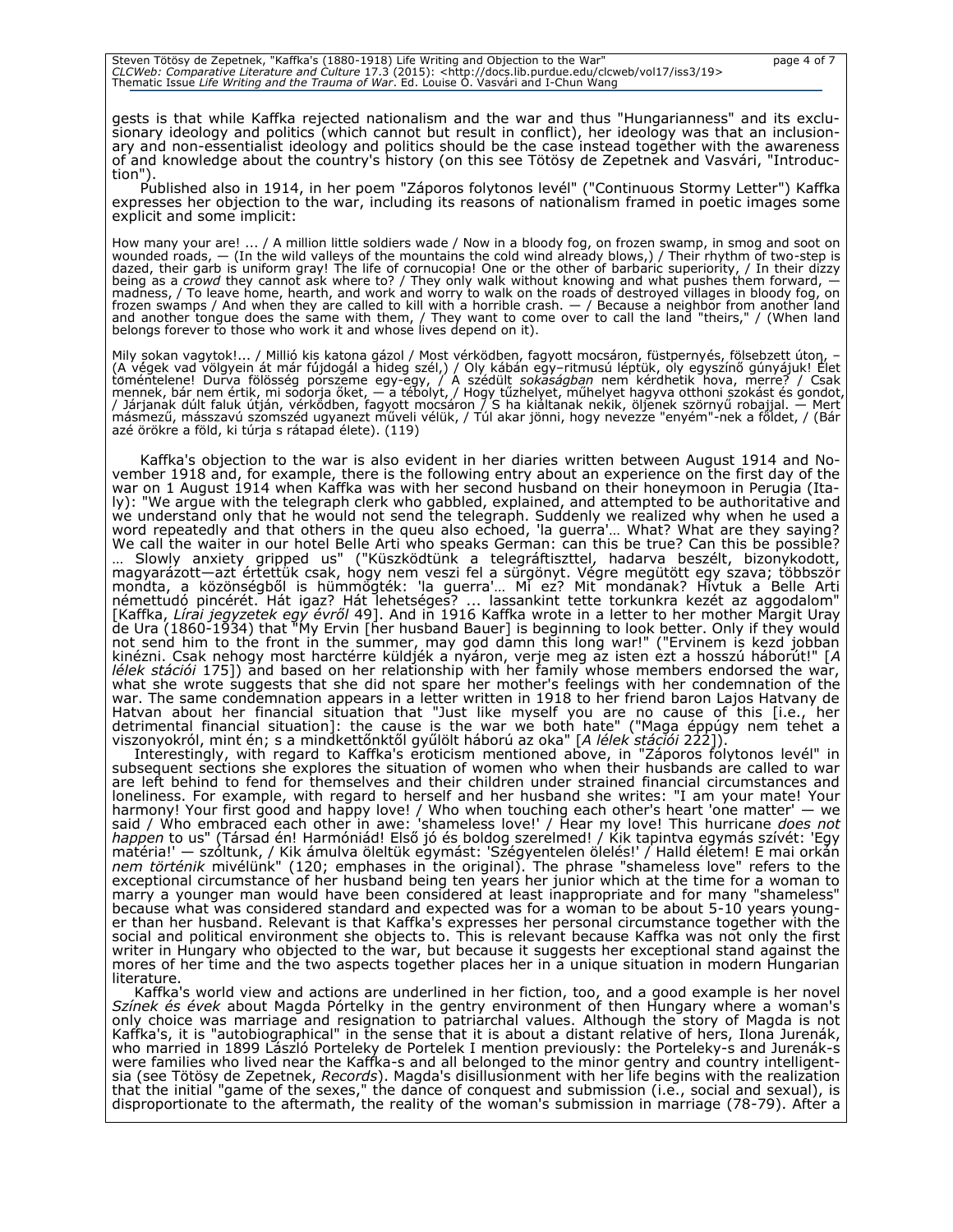| Steven Tötösy de Zepetnek, "Kaffka's (1880-1918) Life Writing and Objection to the War"                                         | page 5 of 7 |
|---------------------------------------------------------------------------------------------------------------------------------|-------------|
| CLCWeb: Comparative Literature and Culture 17.3 (2015): <http: 19="" clcweb="" docs.lib.purdue.edu="" iss3="" vol17=""></http:> |             |
| Thematic Issue <i>Life Writing and the Trauma of War</i> . Ed. Louise O. Vasvári and I-Chun Wang                                |             |

match proposed by her parents does not work out, her grandmother orchestrates another, now with a socially inferior, but financially acceptable suitor, Jenő Vodicska. Magda's immediate relationship with her "chosen" is confused. The young man, who realizes her qualities albeit still in the context of male superiority, attempts to comfort her. Yet Magda's struggle against the imposition of women's codes and behavior, throughout her life, here and later, is always bound to universal codes, which most of the time work in support of the codes and required behavior she is struggling against. In the narrative there are few references to eroticism in their relationship, but the prominence of the realities of married life imposed on women manifest themselves: "My husband just got up ... the man smells of cologne and fine soap ... And now he will leave, a gentleman, after breakfast, satisfied, and smiling, while I clean the junk he leaves behind, make the bed, put away yesterday's dirty laundry, and do the dishes … And this will continue. How long? … For as long as we live!" (112-13). Her only "remedy" is total commitment to the household. Her mother, again, attempts to give her view of the wife's duties and ways of successfully combining the demands of marriage and social standing: "In a marriage a little cunning is the most important ingredient. Don't notice things and be sweet to him, and you can do whatever you want. The important thing is not to win verbal battles but to remain free inside yourself, and that you can live smoothly. Deceive him a little out of love, that's why he is a man!" (117).why is the original Hungarian not here? I thought if a primary text it had to be?

The relationship between Magda and Jenő undergoes further deterioration when an admirer sends a love letter to her. She refuses the advances and destroys the letter and its contents. Jenő observes the burning of the letter and questions Magda: when she refuses to divulge an explanation, he hits her. Interestingly and tellingly, when she goes to her grandmother to talk and to seek some assurance and support, she cannot speak about it and their talk turns into a discussion about a suitor of her mother, who is a dreamy and unsuccessful social reformer. The situation of abuse, as often, turns into the husband's demonstrations of remorse, his promises, Magda's desire to believe, and finally the birth of their child. Yet, the continuation of their relationship after this incident appears to stabilize in the sense that Magda lets her aspirations and rebellion go underground. Jenő advances professionally and financially and Magda somehow manages to enjoy her life mainly by letting herself be caught up in provincial politics through her husband and by a total commitment to her household, both traditional parameters of a wife's and mother's existence. Nevertheless, the descriptions in the narrative which demonstrate the continuing marital and social demands, do not diminish her innate objection and struggle against these impositions, even if at times they retreat into the background of her awareness. Perhaps the single most powerful male utterance of position-taking, as well as a paradigmatic view of society of women and that Kaffka refers to poignantly in the novel occurs when one protagonist, an otherwise socially progressive man as Kaffka describes him, expresses the following after Magda speaks about her beliefs concerning the situation of women:

All this is the mania of the uneducated, it has no base. The female animal will always remain inferior, it cannot be otherwise. Three thirds of her life span is taken up by the unconscious, animalistic care and the constraints of pro-<br>creation, and her mind is governed by instincts. If she liberates herself from this, she will become a d figure, without direction, without a place, idiotic and unhappy. The woman is a blind instrument of nature's purposes, she has not achieved consciousness. She is a still rooting, plant-like being, whose total value is unintentional grace and beauty, like those of flowers and their seeds' expecting, voiceless, and wantless unwanted? fertility. All philosophers, Plato, Spinoza, Kant, Schopenhauer, and Nietzsche, agree on this. Only today's sick games of education labor with the idea that a woman should be taken seriously. (287) same question here

This ferociously patriarchal view as is recorded by Kaffka underlines her courage to manifest the male voice and then the description of the results of the male voice speaking for society: Magda's response, although not in tangible action as far as she herself is concerned, is again and again directed towards hope, even if restricted to her daughters: "My darling daughters, you must learn, you must study! At all cost! You do not need to do any chores around the house. I will cook and clean. It does not matter any more for my rough hands, my neglected and deformed body. You must prepare yourselves for a more beautiful, triumphant, and independent life, not to be humiliated by a man, not to become his defenseless dishwasher and maid, his dog he kicks around. Study! Everything, even if I have to sell the shirt off my back!" (289).

In conclusion, Kaffka's oeuvre is not only important because of its impact on Hungarian modernist literature and because it continues to have influence on Hungarian literature in general and on women's literature in particular. It is important because Kaffka's oeuvre and views on society suggest that were she not taken early in life by the influenza epidemic in 1918, modern Hungarian literature would have gained a voice against her contemporary and later generations committed to essentialism and this is no small import with regard to what happened in Hungary during Kaffka's time, in the interwar period, and what is happening again in today's Hungary (i.e., the rise of anti-other sentiments and essentialism, the diminishing of civil rights, etc., see, e.g., Marsovszky; Tötösy de Zepetnek, "The Anti-Other"). Kaffka's oeuvre represents cultural and literary importance that ought to contribute to change in a society like Hungary where essentialism and patriarchy continue to rule today. While this argumentation appears to be towards the discredited approach of *littérature engagée*  (or that of socialist realism), Kaffka's writing altogether and her life writing in particular remain relevant not only as evidence of a voice different from her contemporaries, but in its importance as a pedagogical aspect about society and culture in Central and East Europe, an area neglected in scholarship in Hungary in particular and in Central and East Europe in general. This is the more important because one of the (anonymous) experts who reviewed my study criticized the paper claiming that Kaffka was not the first who objected to the war and that it was Kassák: regardless of the fact that this, as sources suggest, was not the case, the reviewer made no distinction as to the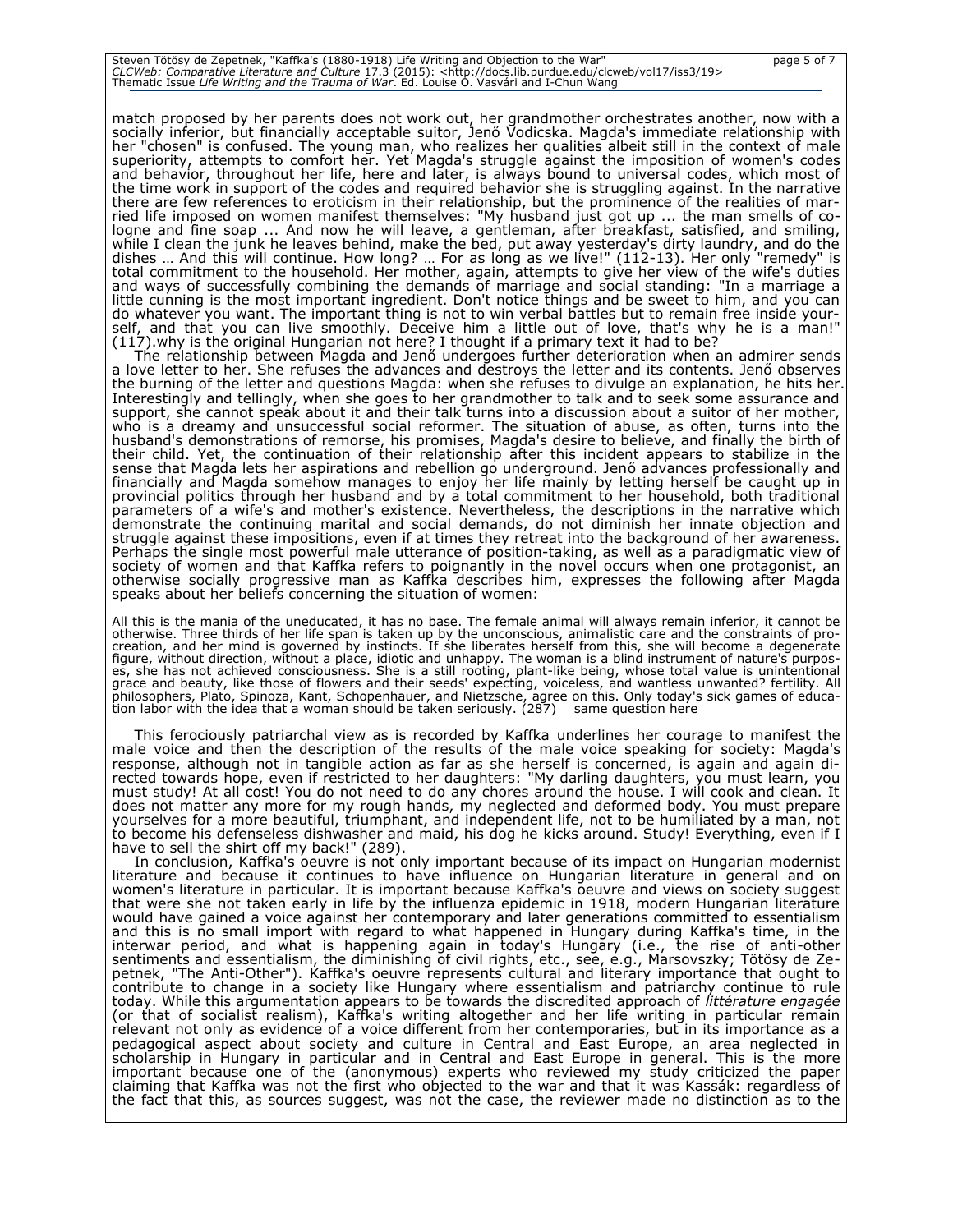Steven Tötösy de Zepetnek, "Kaffka's (1880-1918) Life Writing and Objection to the War"<br>*CLCWeb: Comparative Literature and Culture 17.3* (2015): <http://docs.lib.purdue.edu/clcweb/vol17/iss3/19><br>Thematic Issue *Life Writi* 

issue of gender, namely that Kaffka was a woman and Kassák a man in at the time extreme patriarchial society and that thus even if it were true that Kassak's objection would have been "first," the aspect of gender remains relevant the reviewer appears to have paid no attention to.

#### **Works Cited**

Acsády, Judit. "A magyarországi feminizmus a századelőn" ("Hungarian Feminism at the Turn of the Century"). *Politika, gazdaság és társadalom a XX. századi magyar történelemben* (Politics, Economy and Society in twenti-<br>eth-century Hungarian History). Ed. Levente Püski, Lajos Timár, and Tibor Valuch. Debrecen: U of Debrecen,<br>199

Bárczi, Zsófia, and Gabriella Petres Csizmadia, eds. *Narrative Construction of Identity in Female Writing*. Budapest: Eötvös Lóránd UP, 2013.

Bodnár, György. *A "mese" lélekvándorlása. A modern magyar elbeszélés születése* (Soultravel of the "Fairytale": The Birth of Modern Hungarian Writing). Budapest: Szépirodalmi, 1988. Bodnár, György. *In memoriam Kaffka Margit. Színek, évek, állomások*. Budapest: Nap, 2005.

*Kaffka Margit*. Budapest: Balassi, 2001.

Boode, Hanneke. *Turning the Prism: Modernist Approaches in the Short Stories of the Hungarian Writer Margit Kaffka.* Aachen: Shaker P, 2013.

Borgos, Anna, ed. *A te színed előtt. Kaffka Margit szerelmei* (Facing You: The Loves of Margit Kaffka). Budapest: Holnap, 2006.

Borgos, Anna, and Judit Szilágyi. *Nőírók és írónők. Irodalmi es női szerepek a* Nyugat*ban* (Women Writers and Women Who Write: Literary and Women Roles in *Nyugat*). Budapest: Noran, 2011.

Braham, Randolph L. *The Politics of Genocide: The Holocaust in Hungary*. 2 vols. New York: Columbia UP, 1994.<br>Brunauer, Dalma H. "A Woman's Self-Liberation: The Story of Margit Kaffka (1880-1918)." *Canadian-American Review of Hungarian Studies* 5.2 (1978): 31-42.

Czigány, Lóránt. "Women in Revolt: Margit Kaffka." *The Oxford History of Hungarian Literature*. By Lóránt Czigány. Oxford: Clarendon Press, 1984. 333-36.

Damrosch, David. *What Is World Literature?* Princeton: Princeton UP, 2003.

Ekler, Andrea. "Órökkön a mérlegen" ("Always on the Scale"). Rev. of Margit Kaffka, *A Lélek stációi. Kaffka Margit*<br>. vá*logatott levelezése* (Ed. Zsuzsa Simon. Budapest: Nap, 2010.). *Szépirodalmi Figyelő* 10.6 (2010): 5 Földes, Anna. *Kaffka Margit. Pályakép* (Margit Kaffka: Curriculum Vitae). Budapest: Kossuth, 1987.

Fülöp, László. *Kaffka Margit*. Budapest: Gondolat, 1988.

Gerő, András. "Nemzeti delírium." *elsovilaghaboru.com* (2014):

[<http://elsovilaghaboru.com/centenariumiemlekbizottsag/hu/sajto/204-gero-andras-nemzeti-delirium>](http://elsovilaghaboru.com/centenariumiemlekbizottsag/hu/sajto/204-gero-andras-nemzeti-delirium). Hendry, Maggy, and Jennifer Uglow. "Kaffka Margit (1880-1918)." *The Palgrave Macmillan Dictionary of Women's Biography.* By Maggy Hendry and Jennifer Uglow. London: Macmillan, 2005. 306.

Higonnet, Margaret R. "The Great War and the Female Elegy: Female Lamentation and Silence in Global Contexts." *Globalization and the Future of Comparative Literature*. Ed. Jan M. Ziolkowski and Alfred J. López. Special Issue *Global South* 1.2 (2007): 120-136.

Horváth, Györgyi. "Hungarian Literary Criticism and the Memory of the Socialist Past." *Comparative Hungarian Cultural Studies*. Ed. Steven Tötösy de Zepetnek and Louise O. Vasvári. West Lafayette: Purdue UP, 2011. 89- 101.

Horváth, Györgyi. "Női irodalom a magyar századelőn. A női irodalom szerepe Kaffka Margit *Színek és évek* című regényének kritikai megítélésében" ("Women's Writing at the Beginning of the Hungarian Century: The Role of<br>Women's Literature in the Critical Reception of Margit Kaffka's Novel Színek és Évek"). *Sárkányfű* 4 (1999): 54-66.

Kádár, Judit. *Engedelmes lázadók. Tutsek Anna, Lux Terka, Tormay Cecile, Erdős Renée, Kaffka Margit, Kosáryné Réz Lola* (Obedient Rebels: Anna Tutsek, Terka Lux, Cecile Tormay, Renée Erdős, Margit Kaffka, Lola Kosáry Réz). Budapest: Jelenkor, 2014.

Kádár, Judit. "Feminista nézőpont az irodalomtudományban" ("The Feminist Point of View in Literary Study"). *Helikon: Irodalmi Folyóirat* 4 (1994): 407-16.

Kádár, Judit. "Miért nincs, ha van? A kortárs nyugati feminista irodalomkritika hatása Magyarországon" ("Why Is There None, When There Is? The Impact of Contemporary Feminist Literary Criticism in Hungary"). *Beszélő* 11 (2003): 100-07.

Kaffka, Margit. "1914 Augusztus" ("August 1914"). *Az élet útján. Versek, cikkek, naplójegyzetek* (On the Road of Life: Poems, Articles, Diary Entries). By Margit Kaffka. Ed. György Bodnár. Budapest: Szépirodalmi, 1972. 403- 20.

Kaffka, Margit. *A lélek stációi. Kaffka Margit válogatott levelezése* (Stations of the Soul: Selected Letters of Margit Kaffka). By Margit Kaffka. Ed. Zsuzsanna Simon. Budapest: Nap, 2010.

Kaffka, Margit. *Az élet útján* (On the Road of Life). Ed. György Bodnár. Budapest: Szépirodalmi, 1972.

Kaffka, Margit. "Imádkozni próbáltam" ("I Attempted to Prey"). *Az élet útján. Versek, cikkek, naplójegyzetek* (On the Road of Life: Poems, Articles, Diary Entries). Ed. György Bodnár. Budapest: Szépirodalmi, 1972. 305-06. Kaffka, Margit. *Lírai jegyzetek egy évről* (Lyrical Notes about One Year). Budapest: Nyugat, 1915.

Kaffka, Margit. "Záporos folytonos levél" ("Continuous Stormy Letter"). 1914. *Kaffka Margit összes költeménye*

(Margit Kaffka's Collected Poetry). By Margit Kaffka. Budapest: Mercátor, 2006. 119-22. Marsovszky, Magdalena. "About Antisemitism in Post-1989 Hungary." *Comparative Central European Holocaust Studies*. Ed. Louise O. Vasvári and Steven Tötösy de Zepetnek. West Lafayette: Purdue UP, 2009. 28-39.

Molnár, Eszter Edina. *Lélek a háborúban. Szerepek és változataik: Kaffka Margit, Balázs Béla és Bauer Ervin a Nagy Háborúban* (The Soul in War. Roles and Their Versions: Margit Kaffka, Béla Balázs, and Ervin Bauer in the Great War). Honors thesis. Budapest: Eötvös Lóránd U, 2011.

Nemeskürty, István. *Diák, írj magyar éneket. A magyar irodalom története 1945-ig* (Student, Write Hungarian Songs: History of Hungarian Literature to 1945). Budapest: Gondolat, 1985.

Nyilasy, Balázs. "Udvarlás, asszonytudomány, erotika Kaffka Margit szépprózai műveiben ("Courting, Women's .402-96 Knowledge, Eroticism in Margit Kaffka's Prose Writing"). *Kortárs: Irodalmi és Kritikai Folyóirat* 1 (2005): 96-102<br>Pécsi, Emőke. "Kaffka Margit, avagy a 'kivételes nőíró' a kritikai diskurzus retorikájában" ("Marg

'Exceptional Woman Writer' in the Rhetoric of Critical Discourse"). *Alkalmazott Nyelvészeti Közlemények* 3.1 (2008): 123-31.

Pető, Andrea, and Judit Szapor. "The State of Women's and Gender History in Eastern Europe: The Case of Hungary." *Journal of Women's History* 19.1 (2007): 160-66.